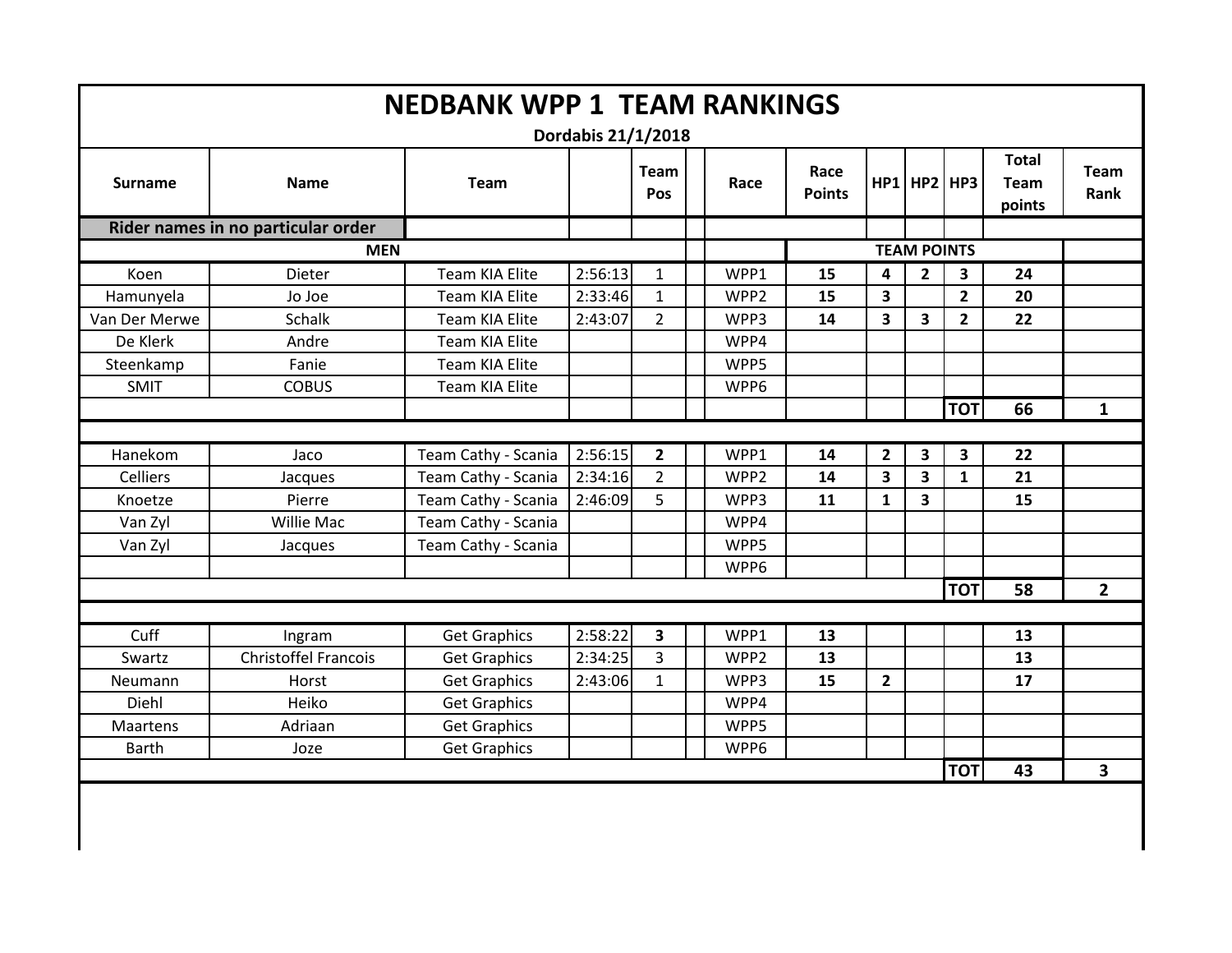| <b>Surname</b> | Name            | Team             |            | <b>Team</b><br>Pos | Race             | Race<br><b>Points</b> | $HP1$ HP2 HP3 |              | <b>Total</b><br><b>Team</b><br>points | <b>Team</b><br>Rank |
|----------------|-----------------|------------------|------------|--------------------|------------------|-----------------------|---------------|--------------|---------------------------------------|---------------------|
| Kashululu      | Chiponeni Fiffi | <b>Team NCCS</b> | 3:03:19    | $\overline{7}$     | WPP1             | 9                     |               |              | 9                                     |                     |
| Gouws          | Wynandt         | <b>Team NCCS</b> | 2:34:54    | 4                  | WPP <sub>2</sub> | 12                    | 3             | 3            | 18                                    |                     |
| Annanias       | Tamati          | <b>Team NCCS</b> | 2:43:09    | $\overline{4}$     | WPP3             | 12                    |               | 3            | 15                                    |                     |
| Eiseb          | Marckenzy       | <b>Team NCCS</b> |            |                    | WPP4             |                       |               |              |                                       |                     |
| Amukushu       | Tate Jafet      | <b>Team NCCS</b> |            |                    | WPP5             |                       |               |              |                                       |                     |
| Petrus         | Loto            | <b>Team NCCS</b> |            |                    | WPP6             |                       |               |              |                                       |                     |
|                |                 |                  |            |                    |                  |                       |               | <b>TOT</b>   | 42                                    | 4                   |
|                |                 |                  |            |                    |                  |                       |               |              |                                       |                     |
| Hilfiker       | Clinton         | <b>FLM BLACK</b> | 3:01:54    | 6                  | WPP1             | 10                    |               |              | 10                                    |                     |
| Doman          | Des             | <b>FLM BLACK</b> | 2:35:26    | 5                  | WPP <sub>2</sub> | 11                    |               |              | 11                                    |                     |
| Vivier         | Allan           | <b>FLM BLACK</b> | 2:43:08    | $\overline{3}$     | WPP3             | 13                    |               | $\mathbf{1}$ | 14                                    |                     |
| Thiele         | George          | <b>FLM BLACK</b> |            |                    | WPP4             |                       |               |              |                                       |                     |
| Du Plessis     | <b>Nick</b>     | <b>FLM BLACK</b> |            |                    | WPP5             |                       |               |              |                                       |                     |
| Vermeulen      | <b>Braam</b>    | <b>FLM BLACK</b> |            |                    | WPP6             |                       |               |              |                                       |                     |
|                |                 |                  |            |                    |                  |                       |               | <b>TOT</b>   | 35                                    | 5                   |
|                |                 |                  |            |                    |                  |                       |               |              |                                       |                     |
| Du Toit        | Hans            | Paratus          | 3:01:47    | 5                  | WPP1             | 11                    |               |              | 11                                    |                     |
| Chase          | Greg            | Paratus          | 2:36:28    | $\overline{7}$     | WPP <sub>2</sub> | 9                     |               |              | 9                                     |                     |
| <b>Bohlke</b>  | Stefan          | Paratus          | 2:49:53    | 6                  | WPP3             | 10                    |               |              | 10                                    |                     |
| Snyman         | Frank           | Paratus          |            |                    | WPP4             |                       |               |              |                                       |                     |
| Grassow        | lan             | Paratus          |            |                    | WPP5             |                       |               |              |                                       |                     |
|                |                 |                  |            |                    | WPP6             |                       |               |              |                                       |                     |
|                |                 |                  |            |                    |                  |                       |               | <b>TOT</b>   | 30                                    | 6                   |
|                |                 |                  |            |                    |                  |                       |               |              |                                       |                     |
| Freyer         | Martin          | Hollard          | 2:58:22    | 4                  | WPP1             | 12                    | $\mathbf{1}$  |              | 13                                    |                     |
| Mans           | Gerhard         | Hollard          | 2:35:28    | 6                  | WPP2             | 10                    |               |              | 10                                    |                     |
| Vermeulen      | Andre           | Hollard          | <b>DNF</b> | <b>DNF</b>         | WPP3             | $\mathbf 0$           |               |              | $\mathbf 0$                           |                     |
| <b>NELL</b>    | Morne           | Hollard          |            |                    | WPP4             |                       |               |              |                                       |                     |
| Steyn          | Philip          | Hollard          |            |                    | WPP5             |                       |               |              |                                       |                     |
| Lamprecht      | Jaco            | Hollard          |            |                    | WPP6             |                       |               |              |                                       |                     |
|                |                 |                  |            |                    |                  |                       |               | <b>TOT</b>   | 23                                    | $\overline{7}$      |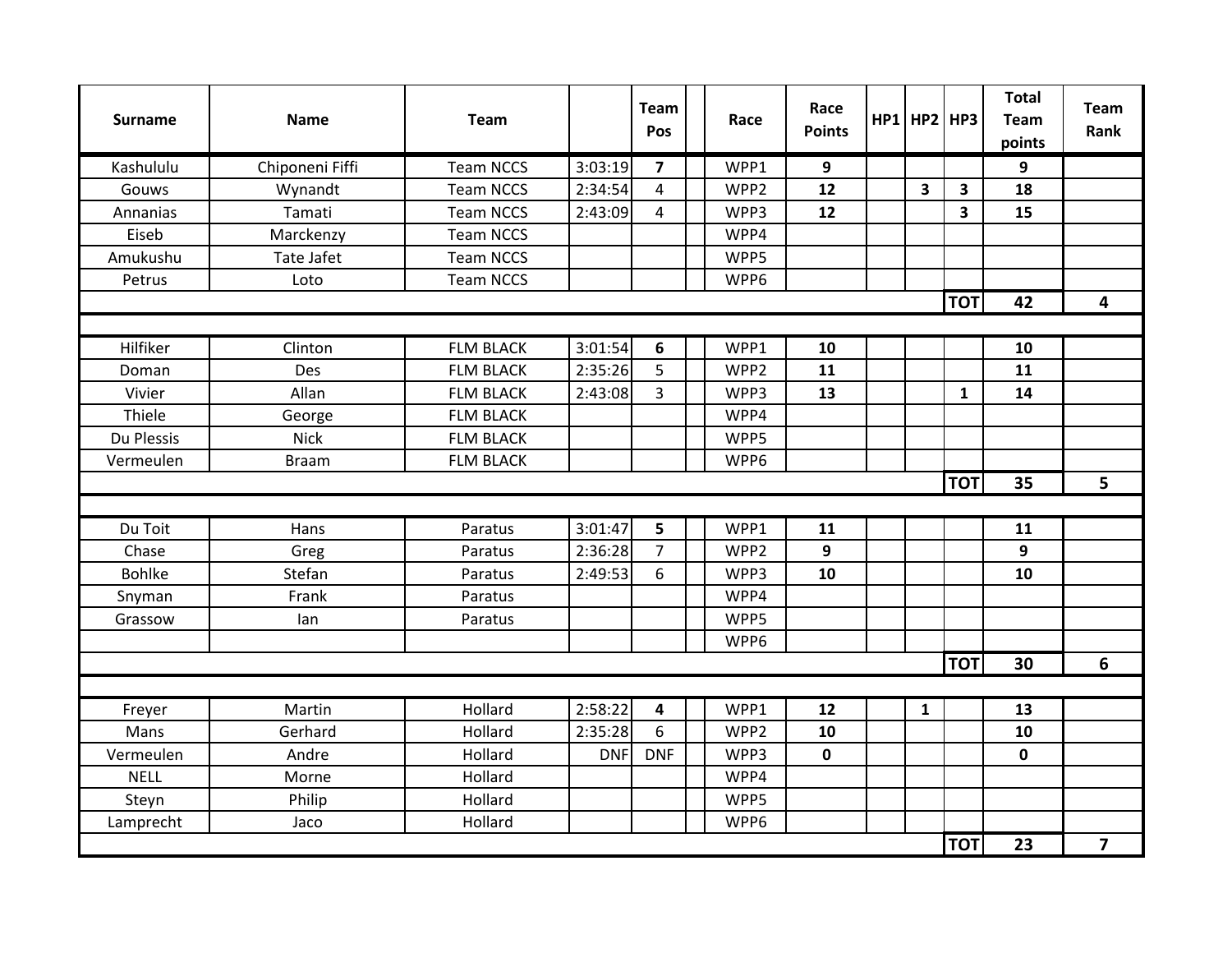| <b>Surname</b> | <b>Name</b>                                                    | Team                |            | Team<br>Pos    | Race | Race<br><b>Points</b>   | $HP1$ HP2 HP3 |            | <b>Total</b><br>Team<br>points | <b>Team</b><br>Rank |
|----------------|----------------------------------------------------------------|---------------------|------------|----------------|------|-------------------------|---------------|------------|--------------------------------|---------------------|
|                |                                                                |                     |            |                |      |                         |               |            |                                |                     |
| Doman          | Etienne                                                        | Vertec Men          | 3:14:11    | 9              | WPP1 | $\overline{\mathbf{z}}$ |               |            | $\overline{7}$                 |                     |
| Lamprecht      | Fana                                                           | Vertec Men          | 2:47:27    | 10             | WPP2 | 6                       |               |            | 6                              |                     |
| Honiball       | Morne                                                          | Vertec Men          | 2:56:44    | 7 <sup>1</sup> | WPP3 | 9                       |               |            | 9                              |                     |
| Lamprecht      | Pierre                                                         | Vertec Men          |            |                | WPP4 |                         |               |            |                                |                     |
| Key            | <b>Brian</b>                                                   | Vertec Men          |            |                | WPP5 |                         |               |            |                                |                     |
| Le Riche       | Peter                                                          | Vertec Men          |            |                | WPP6 |                         |               |            |                                |                     |
|                |                                                                |                     |            |                |      |                         |               | <b>TOT</b> | 22                             | 8                   |
|                |                                                                |                     |            |                |      |                         |               |            |                                |                     |
| Spangenberg    | Roual                                                          | FLM RED             | 3:06:05    | 8              | WPP1 | 8                       |               |            | 8                              |                     |
| Valentin       | John                                                           | FLM RED             | 2:36:49    | 8              | WPP2 | 8                       |               |            | 8                              |                     |
| Du Plessis     | Christopher                                                    | FLM RED             | <b>DNS</b> | <b>DNS</b>     | WPP3 | $\mathbf 0$             |               |            | $\mathbf 0$                    |                     |
| Peens          | Louis                                                          | <b>FLM RED</b>      |            |                | WPP4 |                         |               |            |                                |                     |
| Koen           | Titus                                                          |                     |            |                | WPP5 |                         |               |            |                                |                     |
| <b>Botma</b>   | Herman                                                         |                     |            |                | WPP6 |                         |               |            |                                |                     |
|                |                                                                |                     |            |                |      |                         |               | <b>TOT</b> | 16                             | 9                   |
| Buchner        | Alex                                                           | Cycletec PSG        | DNF        | <b>DNF</b>     | WPP1 |                         |               |            |                                |                     |
| Garoeb         | Gerson                                                         | <b>Cycletec PSG</b> | 2:41:44    | 9              | WPP2 | $\overline{7}$          |               |            | $\overline{7}$                 |                     |
| Van Wyk        | Ermin                                                          | Cycletec PSG        | <b>DNF</b> | <b>DNF</b>     | WPP3 | $\mathbf 0$             |               |            | $\mathbf 0$                    |                     |
| Feris          | Stefanus                                                       | Cycletec PSG        |            |                | WPP4 |                         |               |            |                                |                     |
| Izaaks         | Diego                                                          | Cycletec PSG        |            |                | WPP5 |                         |               |            |                                |                     |
| Van Greunen    | Frederick                                                      | <b>Cycletec PSG</b> |            |                | WPP6 |                         |               |            |                                |                     |
|                |                                                                |                     |            |                |      |                         |               | <b>TOT</b> | $\overline{\mathbf{z}}$        | 10                  |
|                | Race Points 1st = 15/2nd = 14/3rd = 13/4th = 12/10th = 6/ etc. |                     |            |                |      |                         |               |            |                                |                     |
|                | Hotspot Points: $1st = 3/2nd = 2/3rd = 1$                      |                     |            |                |      |                         |               |            |                                |                     |
|                |                                                                |                     |            |                |      |                         |               |            |                                |                     |
|                |                                                                |                     |            |                |      |                         |               |            |                                |                     |
|                |                                                                |                     |            |                |      |                         |               |            |                                |                     |
|                |                                                                |                     |            |                |      |                         |               |            |                                |                     |